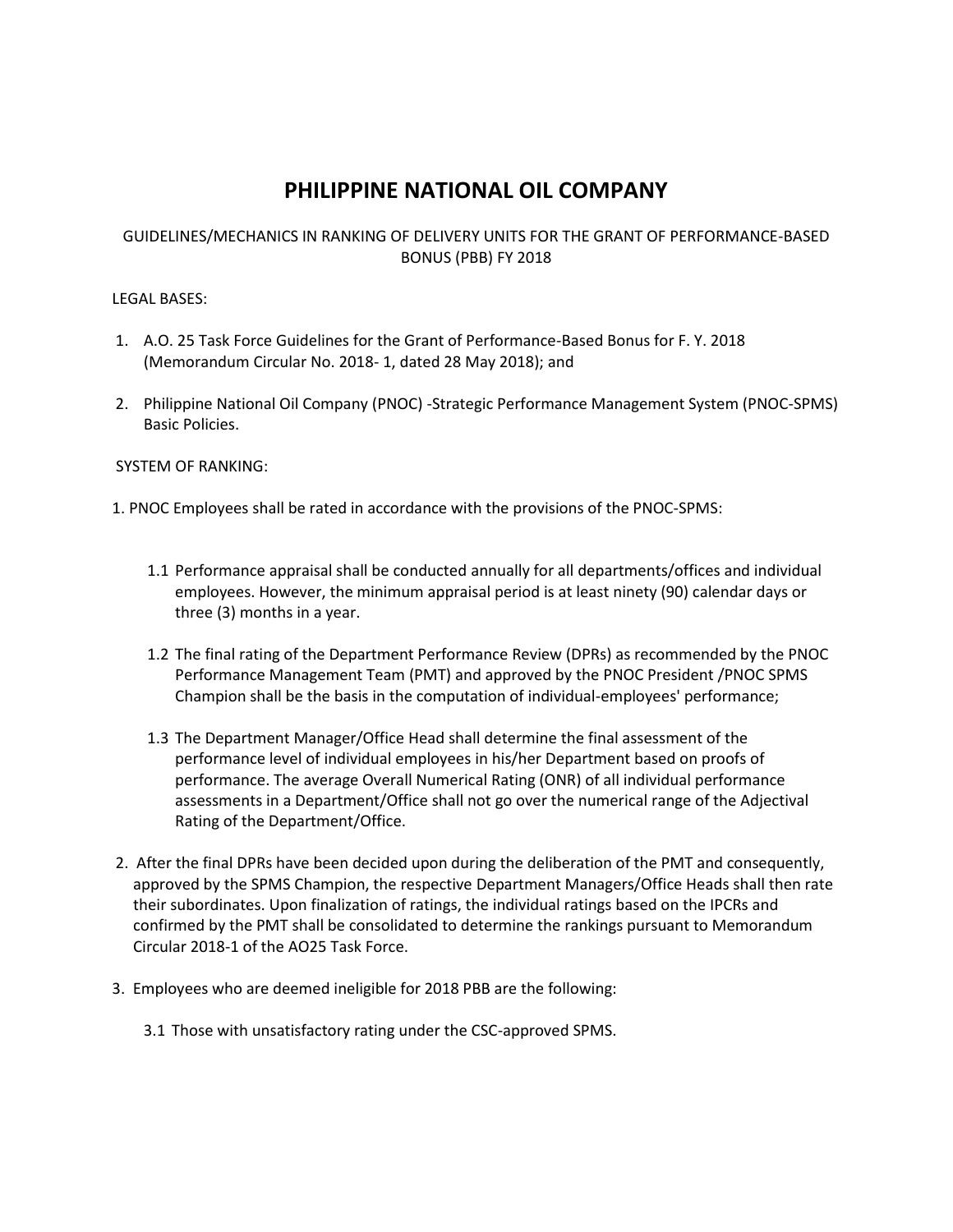- 3.2 Found guilty of administrative and/or criminal case filed against them and meted the penalty in FY 2018; provided that those whose penalty involve only a reprimand shall not be disqualified from the grant of PBB for FY 2018;
- 3.3 Employees with less than (3) months of service in the PNOC; however, personnel who rendered a minimum of (3) months but less than nine (9) months of service, including those who retired/resigned/separated from the service and are newly-hired, shall be eligible for the grant of PBB on a pro-rata basis, as stipulated in the AO 25 Task Force MC No. 1, s. 2018. In addition, an employee who was transferred to other Department/s shall be rated or ranked in the Department where he/she served the longest.
- 3.4 Employees on vacation or sick leave, with or without pay, for the entire FY 2018;
- 3.5 Employees who failed to submit the 2017 SALN, as specified in Item 7.11 of AO 25 Task Force MC No. 1, s. 2018;
- 3.6 Officials and employees who were not able to liquidate their cash advances received in FY 2018 within the reglementary period as required by COA; and
- 3.7 Employees with no Performance Ratings in 2018.

#### DISSEMINATION/CASCADING MECHANISM

- 1. These guidelines shall be presented to the Management Committee for information to all Department Managers/Office Heads for dissemination to their respective subordinates.
- 2. Any issues/concerns that would arise in the implementation of the guidelines shall be referred to the PNOC-PMT for deliberation and recommendation of appropriate action for approval by the PNOC President/SPMS Champion.